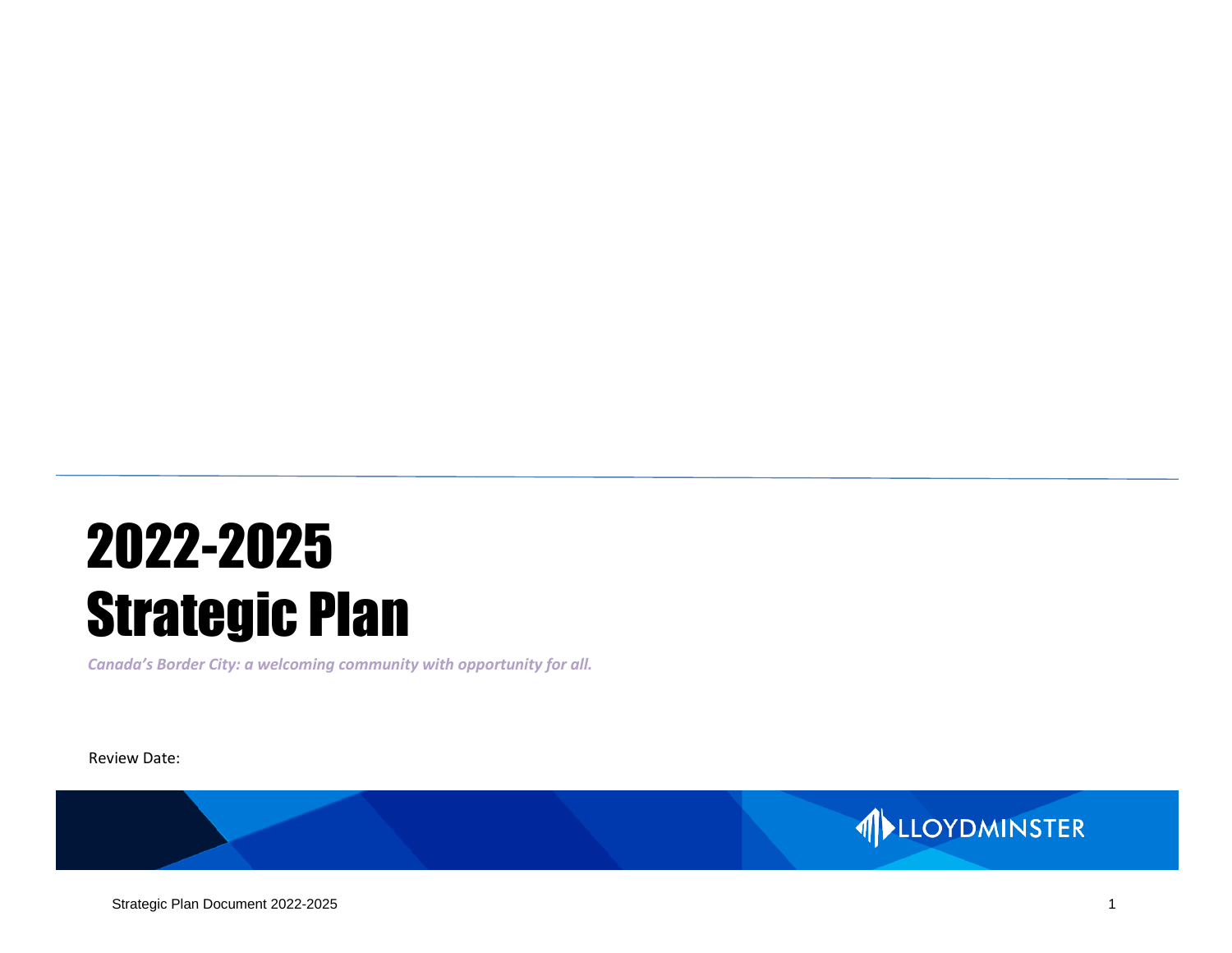#### **Introduction**

Lloydminster City Council adopted a series of goals and strategies in creating an updated Strategic Plan for 2022-2025. This plan comprises the expressed desire of elected officials and provides citizens, businesses, Administration, and other stakeholders with an indication of the planned future of the City. Council identified a series of goals and strategies to work towards a common future for the community, which are outlined in this document.

The Strategic Plan is essential to ensure that over the next four years Council is aligned in their vision for Lloydminster. Through the plan and its associated priorities, City Administration has clear direction, and both Council and Administration can measure and track success.

City Council's governance role includes the mandate to provide strategic direction for Lloydminster. This high-level plan comprises that direction, builds on the previous 2017-2021 Strategic Plan, and helps Administration construct operational plans.

Priority ranking of goals has been identified. Each strategy is colour coded to indicate its relative priority. Where possible within each goal, the high priority strategies are listed first, followed by the medium priority strategies. In some cases, low priority strategies must be achieved first.

Lloydminster's priority rankings for 2022-2025 are defined and colour coded as:

High Priority – Items of a time-sensitive nature that are weighed against all other needs. High priorities are highlighted in lilac.

**EXED Medium Priority** – Items of continuing focus, planned and acted upon as part of the municipality's regular operations. Medium priorities are highlighted in aqua.

**EXECT AT A LOW Priority** – Items of low urgency that typically do not significantly impact municipal services in the short term. Low priorities are not highlighted.

Your Lloydminster City Council is committed to providing a solid foundation of direction and policy for future councils that will continue to build a sustainable community, which reflects the values and beliefs expressed by the citizens of Lloydminster.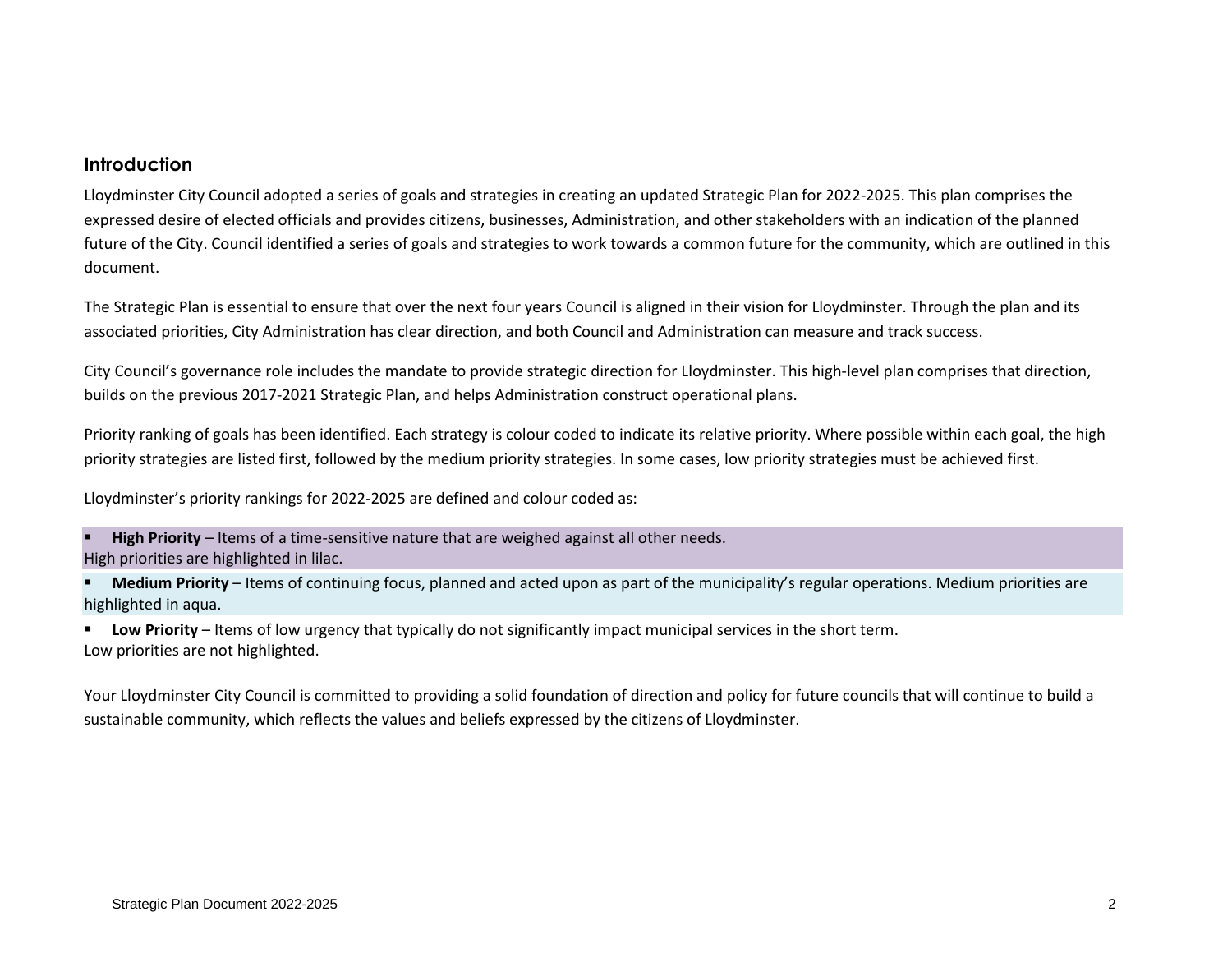#### **Instruction**

Review the strategic areas outlined below, considering any work your team has done since November 2021 to support, advance or complete these priorities. Some of your actions/activities may fit under more than one strategic area. You may duplicate your response where appropriate.

Throughout the tables on the following pages, the term 'Lead Role' is used. This list identifies the lead role:

- Council = City Council
- CM = City Manager
- CDS = Executive Manager, Community Development Services
- OPS = Executive Manager, Operations
- CFO = Chief Financial Officer
- COS = Chief of Staff
- Clerk = City Clerk

If applicable, please provide bullet points of how your department has contributed to advancing or completing the Performance Measures outlines below in the status/update column.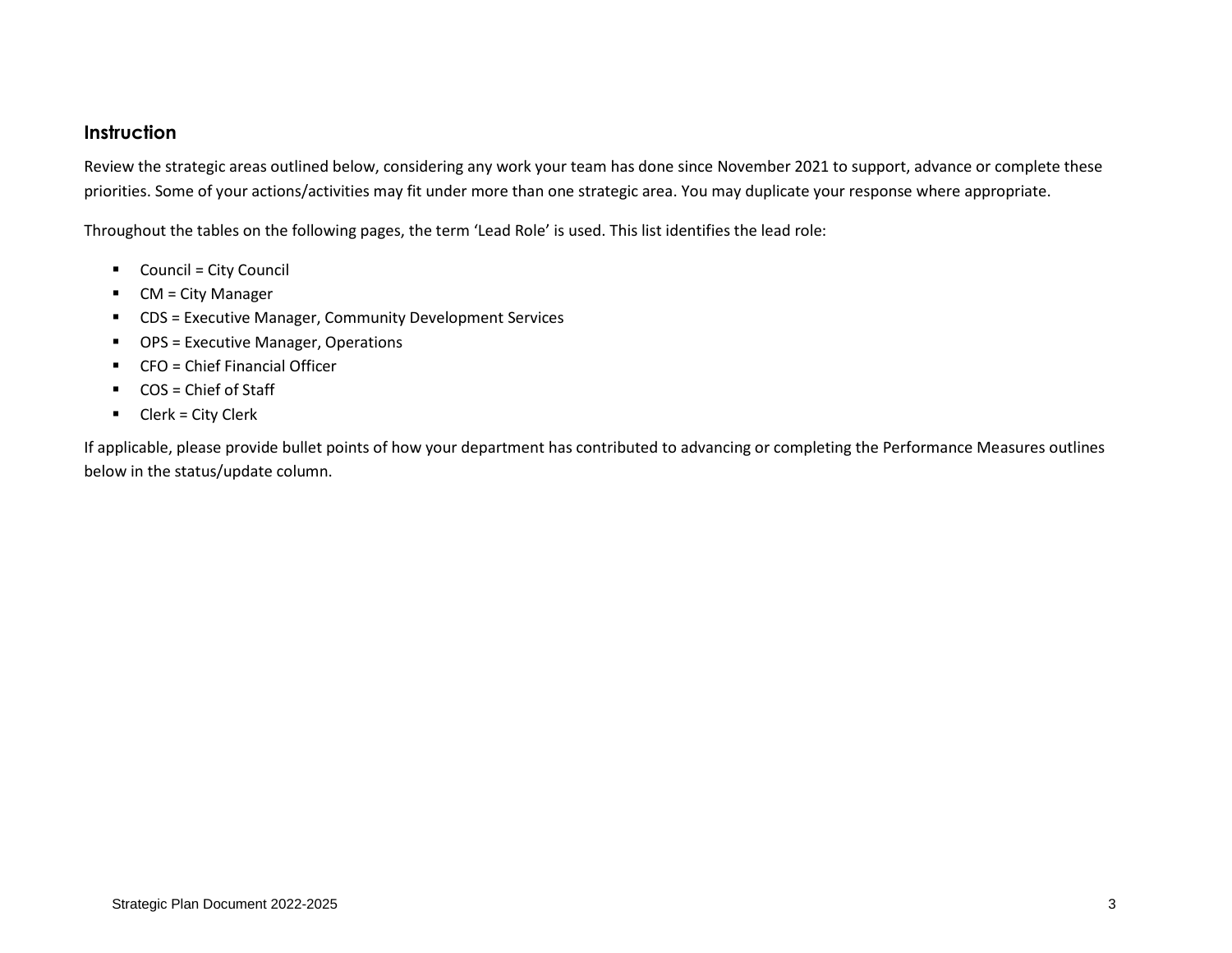## **3.1 DELIVERING GOOD GOVERNANCE – 3.1.1 Effective Government**

|                             | Goal: To remain an open and responsive government                                        |                                                                                                               |  |                                                                |                                                          |                                                                                                                                                 |  |  |
|-----------------------------|------------------------------------------------------------------------------------------|---------------------------------------------------------------------------------------------------------------|--|----------------------------------------------------------------|----------------------------------------------------------|-------------------------------------------------------------------------------------------------------------------------------------------------|--|--|
| <b>Strategies (We Will)</b> |                                                                                          |                                                                                                               |  | <b>Desired Result(s) or Achievement(s)</b>                     |                                                          |                                                                                                                                                 |  |  |
| a)                          | current.                                                                                 | Ensure that regional planning documents remain                                                                |  |                                                                |                                                          | Intermunicipal agreements such as ICF, IDP, OCP are always current.<br>New intermunicipal agreements are formed as shared needs are identified. |  |  |
| b)                          |                                                                                          | Enhance accessibility to Council meetings.                                                                    |  |                                                                |                                                          | Council and committee meetings are available through in-person and virtual formats.                                                             |  |  |
| c)                          | and staff.                                                                               | Explore innovative ways to engage with citizens                                                               |  |                                                                | Formal methods of deep engagement are in place.          |                                                                                                                                                 |  |  |
| d)                          |                                                                                          | Continue to build relationships with regional<br>partners and other orders of government.                     |  |                                                                | institutions, staff groups, and community organizations. | Council and/or administration regularly meets with governments, Indigenous groups, education                                                    |  |  |
| $\epsilon$ )                |                                                                                          | Reduce red tape.                                                                                              |  |                                                                |                                                          | Residents, businesses, and other stakeholders have service needs met quickly and effectively.                                                   |  |  |
| f)                          | Explore options to support recover from the<br>COVID-19 pandemic.                        |                                                                                                               |  | The City and the community recover from the COVID-19 pandemic. |                                                          |                                                                                                                                                 |  |  |
|                             |                                                                                          | <b>Performance Measures</b>                                                                                   |  |                                                                |                                                          |                                                                                                                                                 |  |  |
|                             | <b>Strategy</b>                                                                          | <b>Measure</b>                                                                                                |  | <b>Target Time</b>                                             | <b>Lead Role</b>                                         | <b>Status/Update</b>                                                                                                                            |  |  |
| a)                          |                                                                                          | Lloydminster formalizes all intermunicipal<br>agreements as required by statute or based on<br>regional need. |  | 2023 Q4                                                        | <b>CM</b>                                                |                                                                                                                                                 |  |  |
| b)                          |                                                                                          | Technology supports the virtual hosting of<br>meetings in City buildings.                                     |  | 2022 Q4                                                        | Clerk/CFO                                                |                                                                                                                                                 |  |  |
| c)                          |                                                                                          | Both residents and staff report increased<br>knowledge of how their city works. *                             |  | 2025 Q4                                                        | COS                                                      |                                                                                                                                                 |  |  |
| d)                          |                                                                                          | Council facilitates at least one partner relationship-<br>building event each quarter.                        |  | 2025 Q1                                                        | Council                                                  |                                                                                                                                                 |  |  |
|                             | Those who interact with the City experience a<br>positive customer service experience. * |                                                                                                               |  |                                                                |                                                          |                                                                                                                                                 |  |  |
| e)                          |                                                                                          |                                                                                                               |  | 2025 Q4                                                        | <b>COS</b>                                               |                                                                                                                                                 |  |  |
| e)                          |                                                                                          | City implements recommendations from the LEAN<br>process review.                                              |  | 2023 Q4                                                        | CM/CFO                                                   |                                                                                                                                                 |  |  |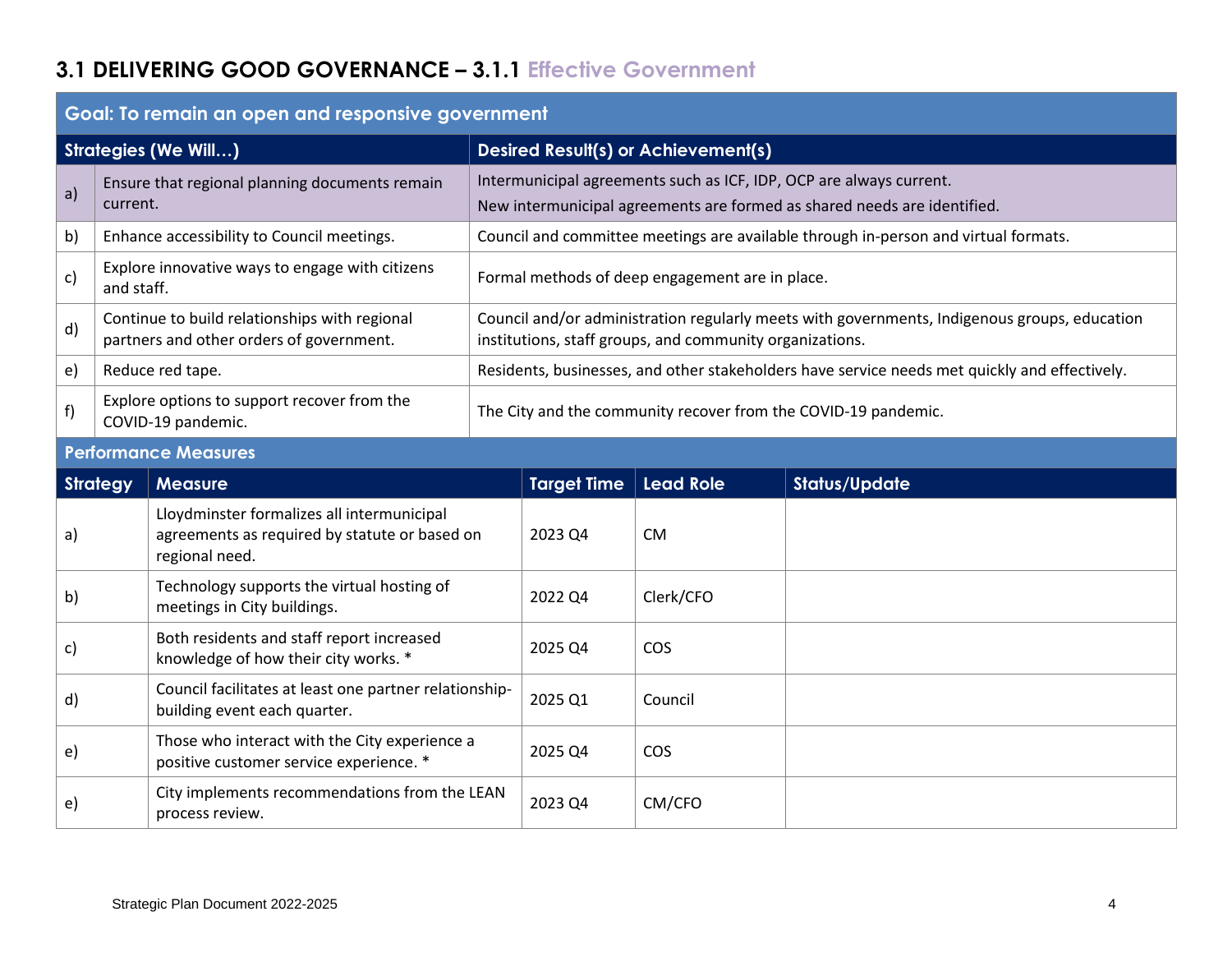| Development of a Community Recovery Plan to<br>assist with rebuilding community resiliency and<br>social connections.                                                              | 2022 04 | CM/CDS    |  |
|------------------------------------------------------------------------------------------------------------------------------------------------------------------------------------|---------|-----------|--|
| Planning for resiliency to support lost revenue<br>sources and reporting the financial impact to the<br>post pandemic new normal.                                                  | 2025 Q5 | CM/CFO    |  |
| Embrace/Enhance the digital technology<br>improvements learned through the pandemic.                                                                                               | 2024 Q4 | CM/CFO    |  |
| Provide economic opportunities and continued<br>supports for local business, industry, and<br>organizations as they recover from the economic<br>impacts of the COVID-19 pandemic. | 2025 Q4 | <b>CM</b> |  |

\**This result relies on the administration of regular citizen and staff satisfaction surveys.*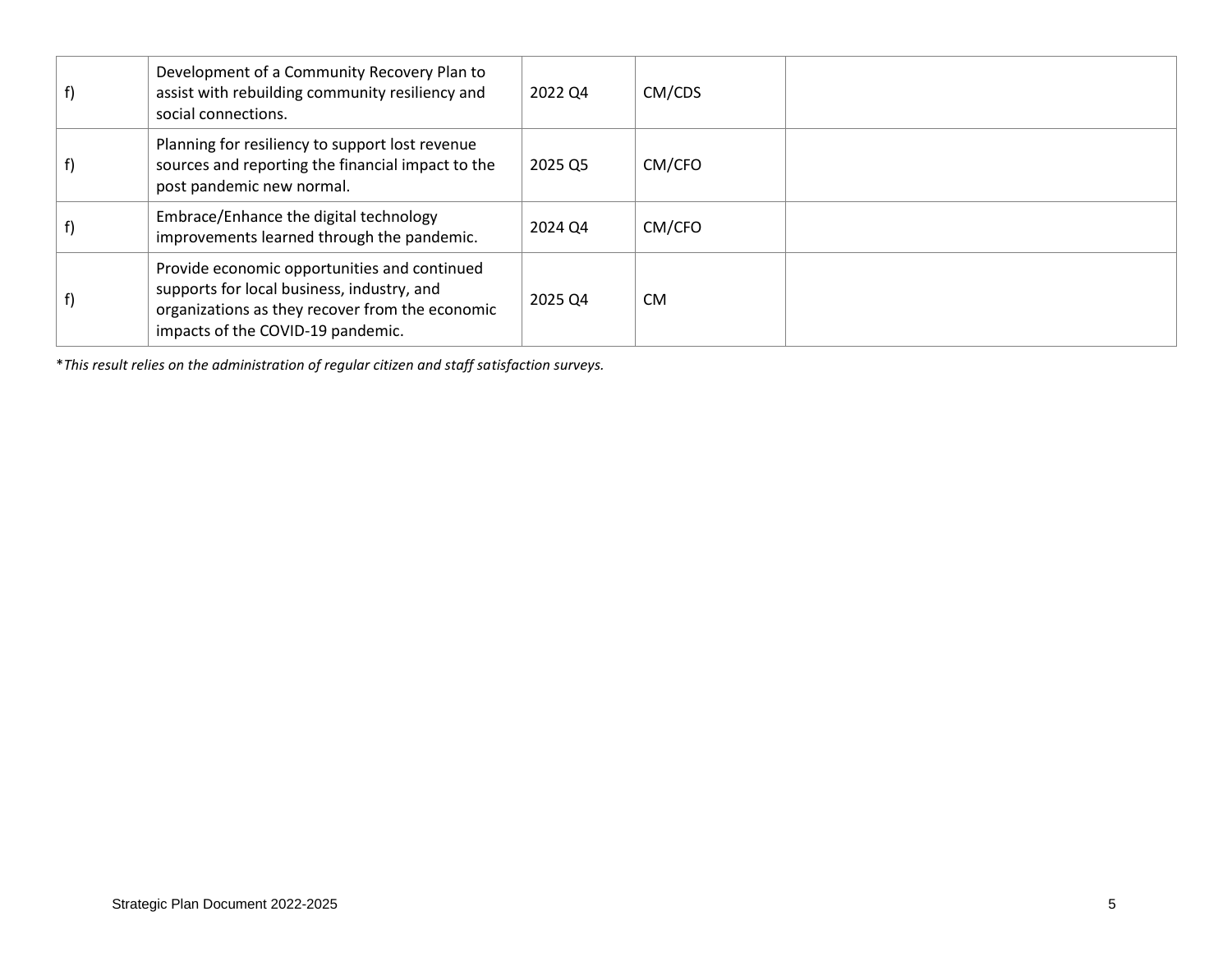# **DELIVERING GOOD GOVERNANCE – 3.1.2 Internal Capacity**

|              | <u>adah sayan masara ang mga nagarang ng kasang mga mga ng kasang sang mga sanggang ang ang mga nagara ng mga mga</u> |                                                                                                                                                                                                                                                                                                                                                           |  |  |  |  |  |
|--------------|-----------------------------------------------------------------------------------------------------------------------|-----------------------------------------------------------------------------------------------------------------------------------------------------------------------------------------------------------------------------------------------------------------------------------------------------------------------------------------------------------|--|--|--|--|--|
|              | <b>Strategies (We Will)</b>                                                                                           | <b>Desired Result(s) or Achievement(s)</b>                                                                                                                                                                                                                                                                                                                |  |  |  |  |  |
| a)           | Create a leadership program for staff.                                                                                | Programs such as leadership training, succession planning, and mentorship are implemented.                                                                                                                                                                                                                                                                |  |  |  |  |  |
| b)           | Increase opportunities for revenue<br>generation.                                                                     | Lloydminster will seek to diversify revenue generation opportunities, including regional opportunities and<br>exploring all grant opportunities.                                                                                                                                                                                                          |  |  |  |  |  |
| $\mathsf{C}$ | Use innovative financial planning tools.                                                                              | LEAN culture including financial processes are implemented.<br>Priority-based budgeting is implemented.<br>Balanced scorecard is evaluated for Lloydminster in all key areas of finance, customer service, internal business<br>and innovation and learning.<br>Benchmark Lloydminster against leading municipalities and set realistic goals to achieve. |  |  |  |  |  |
| d)           | Determine a strategy for the future of<br>the City's Land Division.                                                   | The highest and best use of available land is front of mind when that land is developed and sold.                                                                                                                                                                                                                                                         |  |  |  |  |  |
| $\epsilon$   | Enhance financial reporting processes.                                                                                | Relevant financial data required to make good decisions is readily available to staff and the public.                                                                                                                                                                                                                                                     |  |  |  |  |  |
| f)           | Support the staff who work for the<br>City.                                                                           | City staff benefit from training and recognition.<br>The City's culture attracts staff and retains staff. Ensures employees have the tools to do their jobs.                                                                                                                                                                                              |  |  |  |  |  |
|              | <b>Performance Measures</b>                                                                                           |                                                                                                                                                                                                                                                                                                                                                           |  |  |  |  |  |

## **Goal: To equip Lloydminster and allow flexibility to provide valuable programs and services to those who need them.**

#### **Performance Measures**

| <b>Strategy</b> | <b>Measure</b>                                                                                                                                                   | <b>Target Time</b> | <b>Lead Role</b> | <b>Status/Update</b> |
|-----------------|------------------------------------------------------------------------------------------------------------------------------------------------------------------|--------------------|------------------|----------------------|
| $\mathsf{a}$    | The percentage of annual staff turnover falls over the<br>duration of this Strategic Plan.                                                                       | 2025 Q4            | <b>COS</b>       |                      |
| b)              | Additional revenue sources, exclusive of property<br>taxes, are pursued to ensure levels of service in our<br>city are maintained or increased.                  | 2025 Q4            | CM/CFO           |                      |
| c)              | Lloydminster is recognized for excellence in financial<br>reporting.                                                                                             | 2024 Q4            | CFO.             |                      |
| C)              | Enterprise Resource Planning (ERP) recommendations<br>reviewed for implementation. Consider digital<br>technology to enhance City wide programs and<br>services. | 2022 Q1            | CFO.             |                      |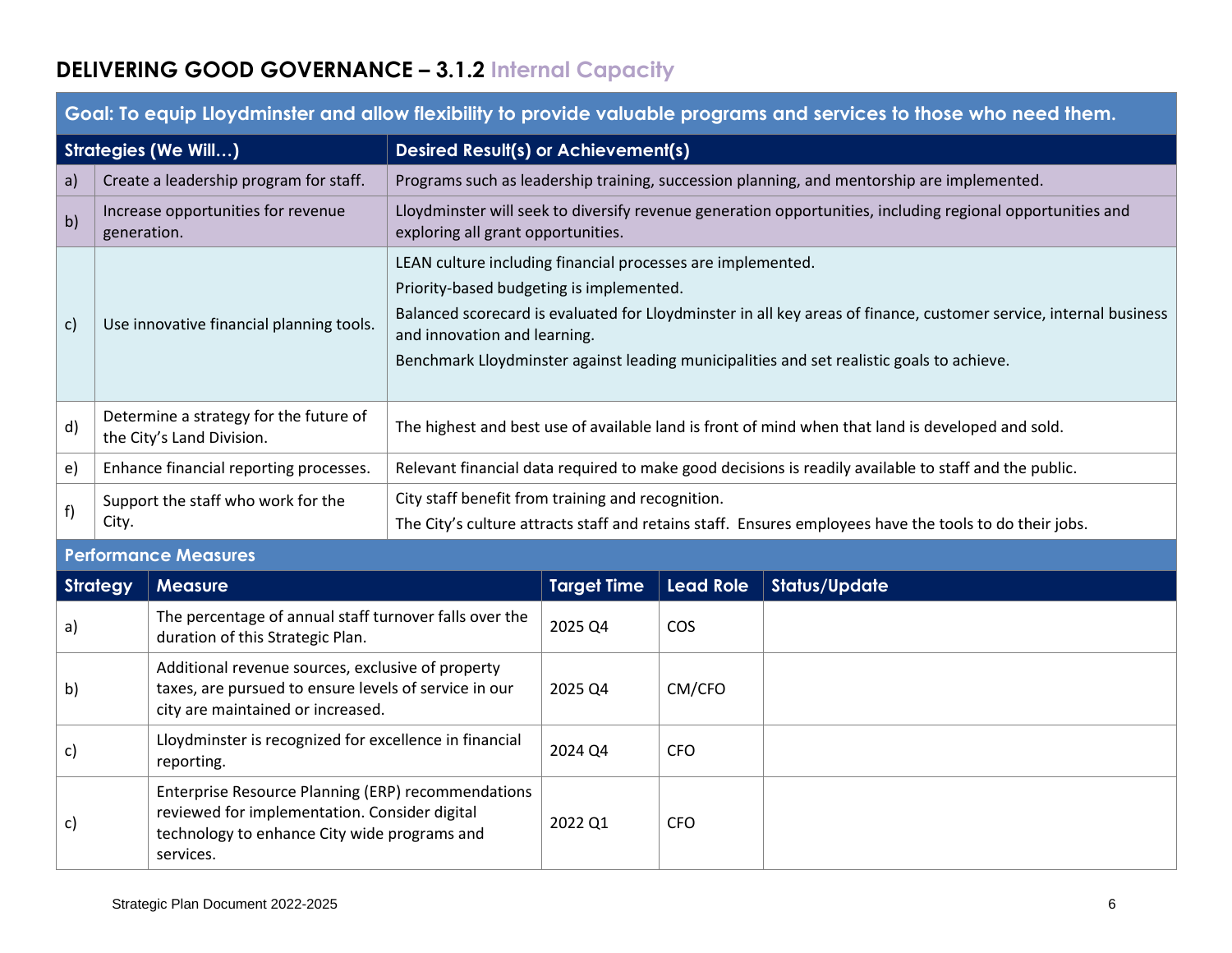| $\mathsf{d}$ | The land division continues to support growth<br>through development of City owned land to meet<br>market requirements for residential, commercial,<br>industrial lands.                                                | 2023 Q4 | <b>CM</b>       |
|--------------|-------------------------------------------------------------------------------------------------------------------------------------------------------------------------------------------------------------------------|---------|-----------------|
| e)           | Lloydminster establishes standardized financial and<br>statistical data that can be validated, consistently<br>collected and reported for use by each department as<br>the financial and statistical data for the City. | 2025 Q2 | <b>CFO</b>      |
|              | Lloydminster is known as an employer of choice.                                                                                                                                                                         | 2025 Q4 | CO <sub>S</sub> |
|              | Lloydminster establishes reasonably comparable<br>municipalities using a consistent, reliable source to<br>benchmark against and establish goals to achieve<br>indicators that are desirable for the City.              | 2024 Q2 | CFO/Clerk       |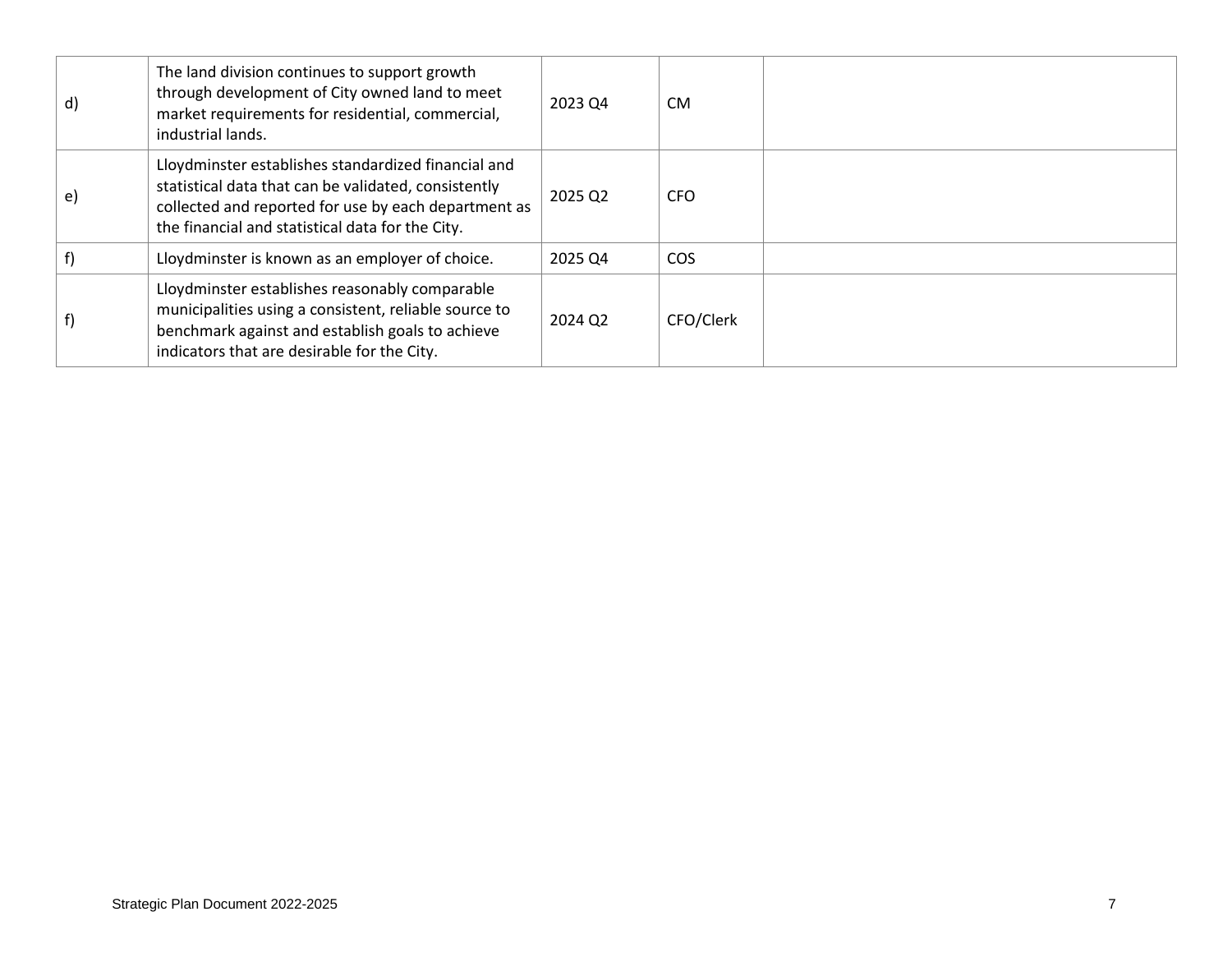# **DELIVERING GOOD GOVERNANCE – 3.1.3 Legislative Compliance**

|                             | Goal: To update statutory documents as required to keep them current |                                                                                                                 |                                                                                                |                                                                               |                  |                      |  |  |
|-----------------------------|----------------------------------------------------------------------|-----------------------------------------------------------------------------------------------------------------|------------------------------------------------------------------------------------------------|-------------------------------------------------------------------------------|------------------|----------------------|--|--|
| <b>Strategies (We Will)</b> |                                                                      |                                                                                                                 | <b>Desired Result(s) or Achievement(s)</b>                                                     |                                                                               |                  |                      |  |  |
| a)                          |                                                                      | Work with the Governments of Alberta<br>and Saskatchewan to update the<br>Lloydminster Charter.                 |                                                                                                | Updated Charter that meets the legislative needs of the City of Lloydminster. |                  |                      |  |  |
| b)                          |                                                                      | Update the City's Municipal<br>Development Plan (MDP).                                                          | A current MDP provides predictability to those who want to invest in Lloydminster.             |                                                                               |                  |                      |  |  |
| c)                          |                                                                      | Update the Land Use Bylaw (LUB) and<br>review density requirements.                                             | Complementary land use types are located next to each other as Lloydminster continues to grow. |                                                                               |                  |                      |  |  |
|                             |                                                                      | <b>Performance Measures</b>                                                                                     |                                                                                                |                                                                               |                  |                      |  |  |
|                             | <b>Strategy</b>                                                      | <b>Measure</b>                                                                                                  |                                                                                                | <b>Target Time</b>                                                            | <b>Lead Role</b> | <b>Status/Update</b> |  |  |
| a)                          |                                                                      | A plan for Lloydminster Charter review is provided to<br>the Governments of Alberta and Saskatchewan.           |                                                                                                | 2025 Q4                                                                       | Council/Clerk    |                      |  |  |
| b)                          | Operations considers an updated MDP.                                 |                                                                                                                 |                                                                                                | 2023 Q2                                                                       | <b>OPS</b>       |                      |  |  |
| C)                          |                                                                      | The Land Use Bylaw is updated to reflect an updated<br>MDP and amendments to the Land Use Bylaw are<br>reduced. |                                                                                                | 2024 Q2                                                                       | <b>OPS</b>       |                      |  |  |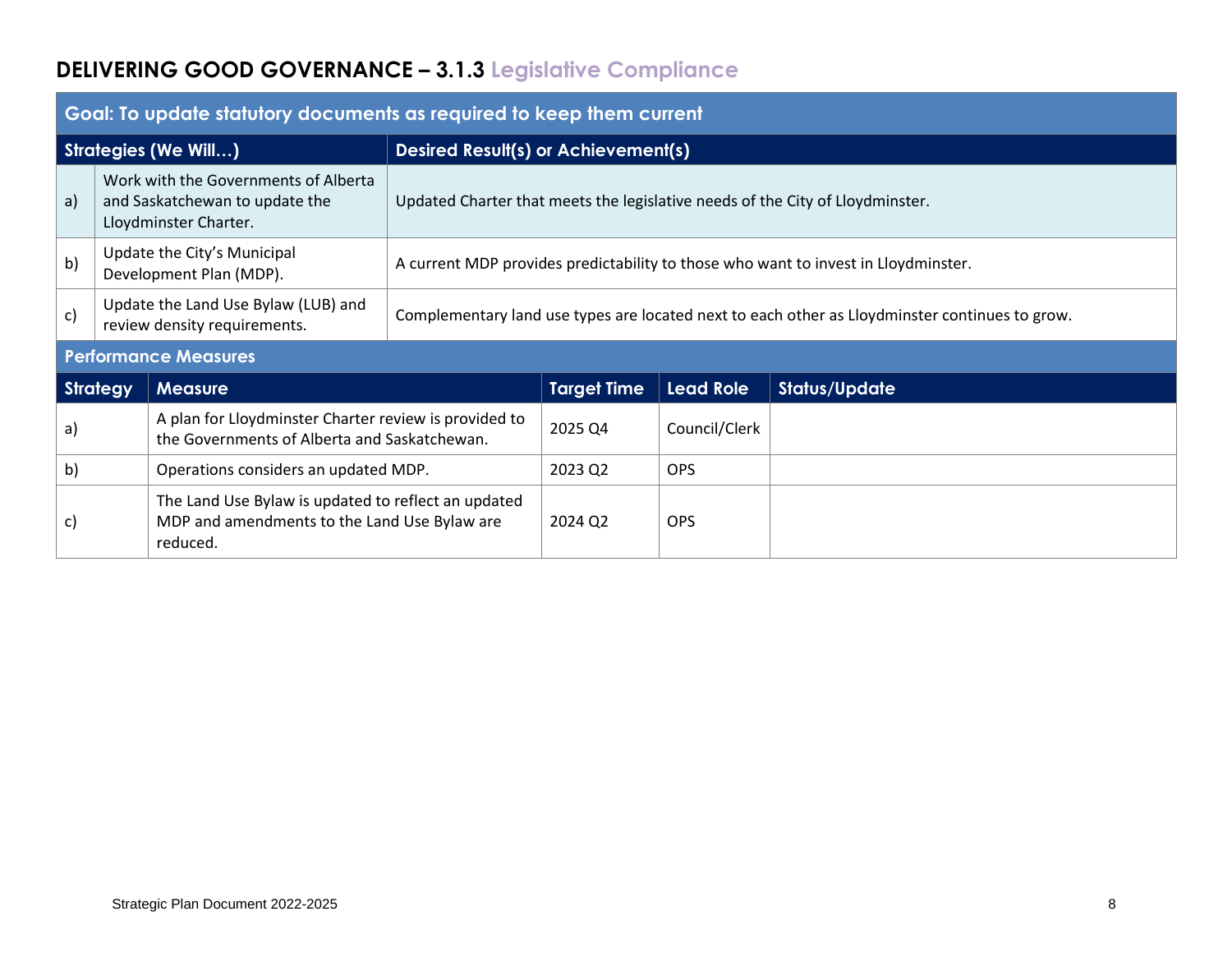## **3.2 MANAGING OUR ENVIRONMENT AND INFRASTRUCTURE – 3.2.1Infrastructure Growth**

|                             | Goal: To prepare infrastructure for a growing city                            |                                                                                                                                                                                                                                                                                              |  |  |  |  |  |
|-----------------------------|-------------------------------------------------------------------------------|----------------------------------------------------------------------------------------------------------------------------------------------------------------------------------------------------------------------------------------------------------------------------------------------|--|--|--|--|--|
| <b>Strategies (We Will)</b> |                                                                               | Desired Result(s) or Achievement(s)                                                                                                                                                                                                                                                          |  |  |  |  |  |
| a)                          | Prepare the City's Asset Management<br>Plan so it focuses on City priorities. | Capital asset management planning provides accurate knowledge of future need.<br>Develop a plan fund and support existing and new public assets required to support public services.                                                                                                         |  |  |  |  |  |
| b)                          | Plan for the replacement of the<br>Centennial Civic Centre arena.             | The community is deeply engaged in the planning, funding, and amenity-choices for a new arena.                                                                                                                                                                                               |  |  |  |  |  |
| c)                          | Create a self-supporting utility model.                                       | Utility rates are properly self-supporting and equitable; and citizens understand them.                                                                                                                                                                                                      |  |  |  |  |  |
| d)                          | Encourage development in the City's<br>downtown.                              | More events are held in downtown Lloydminster.<br>The community gets engaged in how to best enhance downtown.<br>Infrastructure is available to meet the needs of a growing downtown.<br>Funds are available to downtown building owners and businesses so they can upgrade their buildings. |  |  |  |  |  |

## **Performance Measures**

| <b>Strategy</b> | <b>Measure</b>                                                                                                                                                                                     | <b>Target</b><br><b>Time</b> | <b>Lead Role</b> | <b>Status/Update</b> |
|-----------------|----------------------------------------------------------------------------------------------------------------------------------------------------------------------------------------------------|------------------------------|------------------|----------------------|
| a)              | A feasible 10-year capital and operating asset<br>management expenditure plan is in place.                                                                                                         | 2022 Q4                      | OPS/CFO          |                      |
| a)              | Draft asset management plans for critical public assets.                                                                                                                                           | 2023Q4                       | <b>OPS</b>       |                      |
| a)              | Implementation of an overarching standard asset<br>management framework.                                                                                                                           | 2023 Q4                      | <b>OPS</b>       |                      |
| b)              | Design, planning and construction of a new arena.                                                                                                                                                  | 2025 Q4                      | <b>CDS</b>       |                      |
| c)              | Policies and bylaws support a sustainable utility model.                                                                                                                                           | 2025 Q4                      | OPS/CFO          |                      |
| c)              | Residents indicate they understand the utility model<br>the City has chosen to enact.                                                                                                              | 2025 Q4                      | <b>COS</b>       |                      |
| d)              | Implement the Downtown Area Redevelopment Plan<br>(DARP) and complete the short-term goals (0-5 years).<br>Design for City infrastructure including underground<br>and surface works is completed. | 2024 Q4                      | CM/OPS           |                      |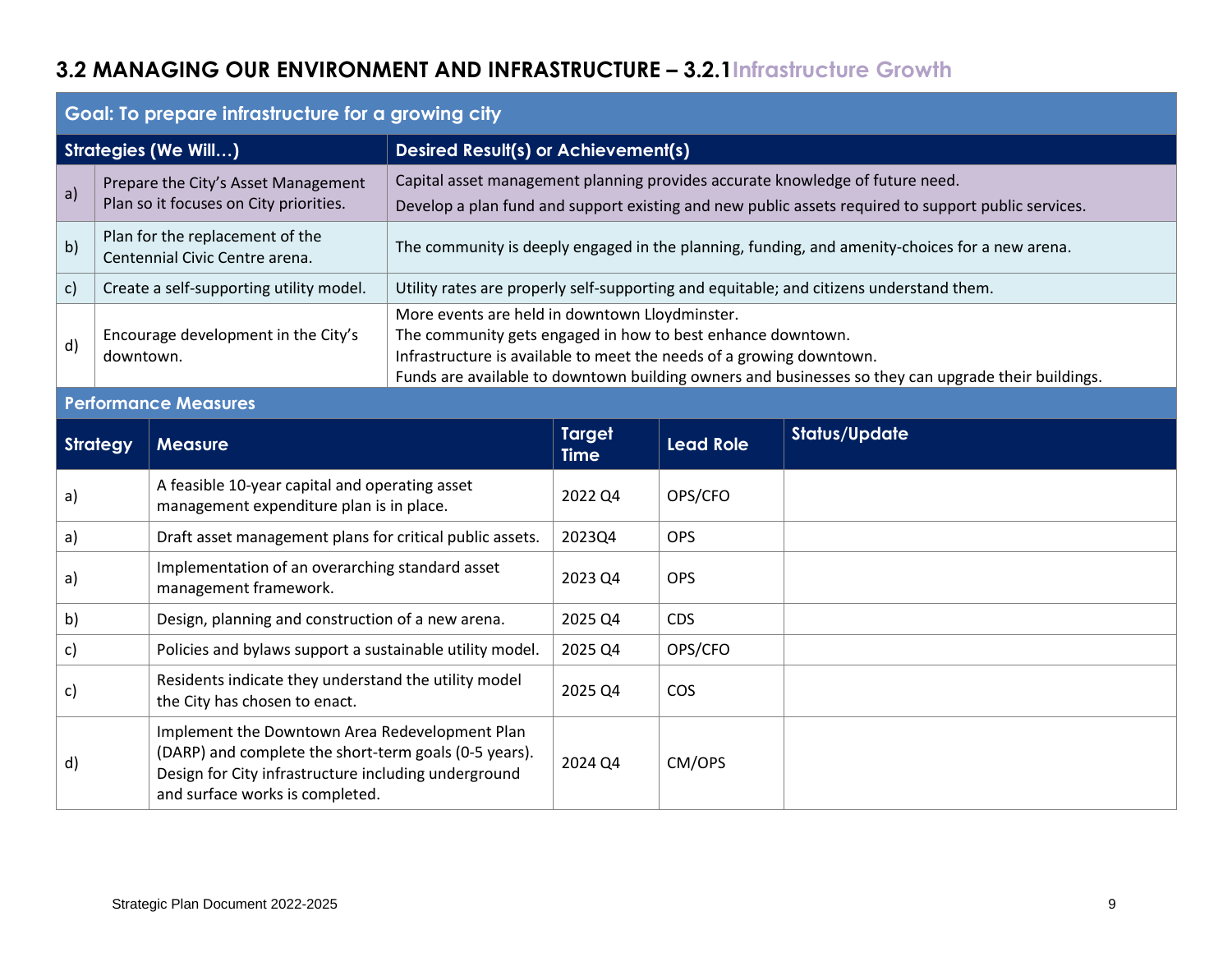# **MANAGING OUR ENVIRONMENT AND INFRASTRUCTURE – 3.2.2 Efficient Transportation**

|    | Goal: To ensure that travel within the City is efficient                                                                 |                                                                      |                                                                                                                                                                  |                                                                                                                                           |                  |                      |  |  |  |
|----|--------------------------------------------------------------------------------------------------------------------------|----------------------------------------------------------------------|------------------------------------------------------------------------------------------------------------------------------------------------------------------|-------------------------------------------------------------------------------------------------------------------------------------------|------------------|----------------------|--|--|--|
|    |                                                                                                                          | <b>Strategies (We Will)</b>                                          |                                                                                                                                                                  | Desired Result(s) or Achievement(s)                                                                                                       |                  |                      |  |  |  |
| a) | Opportunity for a ring road is explored.<br>Anticipate growth along major arteries.<br>North-south corridor is explored. |                                                                      |                                                                                                                                                                  |                                                                                                                                           |                  |                      |  |  |  |
| b) |                                                                                                                          | Put a focus on innovative forms of<br>transportation.                |                                                                                                                                                                  | People can move effectively using networked trails and sidewalks.<br>Transportation options including transit are reviewed and evaluated. |                  |                      |  |  |  |
| c) |                                                                                                                          | Ensure the airport meets current and<br>future regional needs.       | Airport allows for new economic development opportunities.<br>Regional partners have input into airport sustainability.<br>Land around the airport is protected. |                                                                                                                                           |                  |                      |  |  |  |
|    |                                                                                                                          | <b>Performance Measures</b>                                          |                                                                                                                                                                  |                                                                                                                                           |                  |                      |  |  |  |
|    | <b>Strategy</b>                                                                                                          | <b>Measure</b>                                                       |                                                                                                                                                                  | <b>Target Time</b>                                                                                                                        | <b>Lead Role</b> | <b>Status/Update</b> |  |  |  |
| a) |                                                                                                                          | Council chooses options for future arterial road<br>networks.        |                                                                                                                                                                  | 2023 Q4                                                                                                                                   | Council/OPS      |                      |  |  |  |
| b) |                                                                                                                          | Trails and Sidewalks Master Plan high priority items<br>implemented. |                                                                                                                                                                  | 2023 Q4                                                                                                                                   | <b>OPS</b>       |                      |  |  |  |
| b) | Transit opportunities are explored and presented to<br>Council for implementation.                                       |                                                                      |                                                                                                                                                                  | 2024 Q4                                                                                                                                   | OPS/CDS          |                      |  |  |  |
| C) |                                                                                                                          | Establish implementation plan for the Airport Master<br>Plan.        |                                                                                                                                                                  | 2023 Q4                                                                                                                                   | <b>OPS</b>       |                      |  |  |  |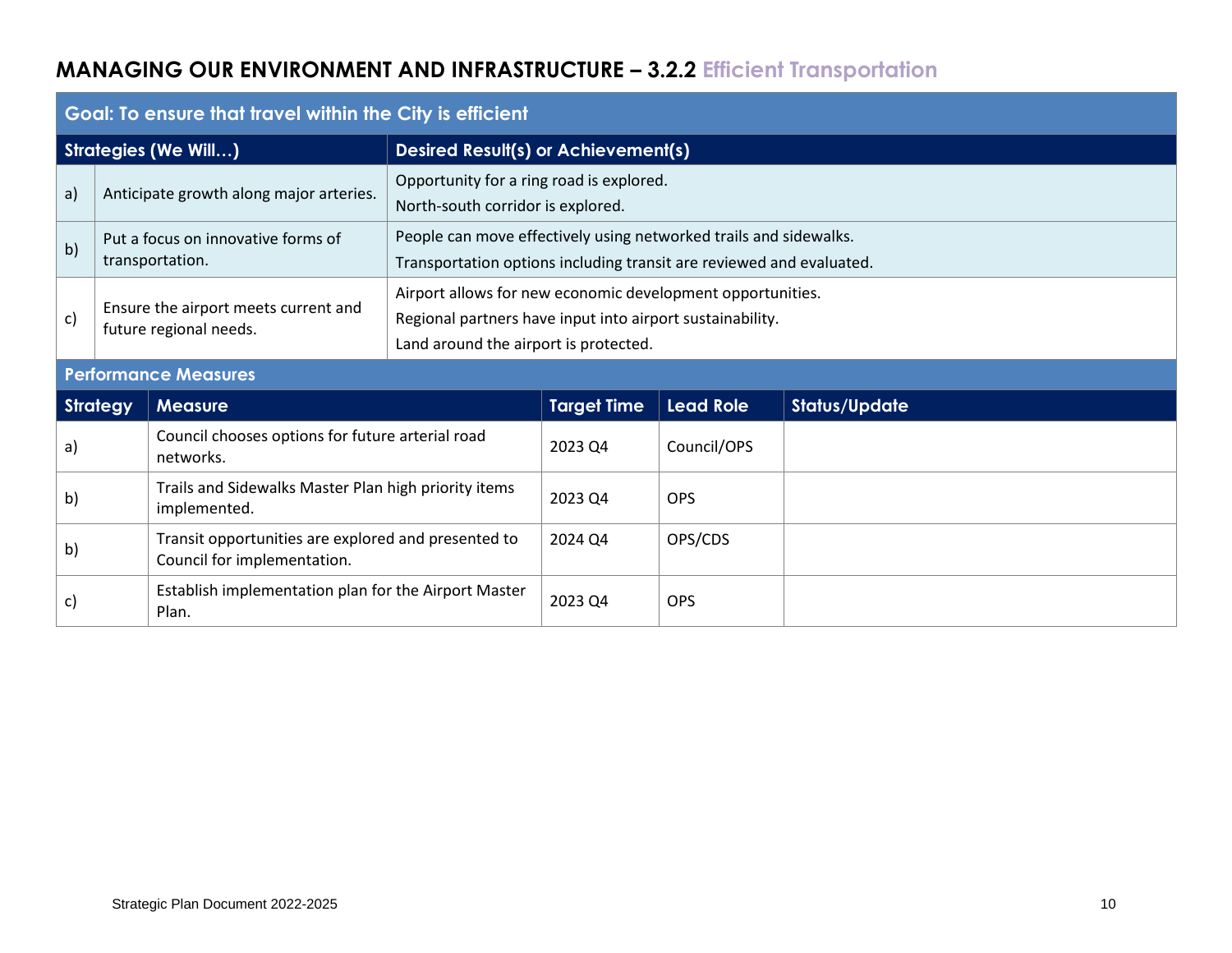## **MANAGING OUR ENVIRONMENT AND INFRASTRUCTURE – 3.2.3 Parks and Beautification**

|                                                                                                                                                                      | <u>a and it bit in a bailed in the set of the set of the set of the set of the set of the set of the set of the set of the set of the set of the set of the set of the set of the set of the set of the set of the set of the se</u> |                                                                            |                                                                                            |                                                                                         |                  |                      |  |
|----------------------------------------------------------------------------------------------------------------------------------------------------------------------|--------------------------------------------------------------------------------------------------------------------------------------------------------------------------------------------------------------------------------------|----------------------------------------------------------------------------|--------------------------------------------------------------------------------------------|-----------------------------------------------------------------------------------------|------------------|----------------------|--|
|                                                                                                                                                                      |                                                                                                                                                                                                                                      | Strategies (We Will)                                                       |                                                                                            | <b>Desired Result(s) or Achievement(s)</b>                                              |                  |                      |  |
| a)                                                                                                                                                                   |                                                                                                                                                                                                                                      | Bud Miller Park growth opportunities<br>are evaluated.                     |                                                                                            | Bud Miller Park provides a diverse range of recreational opportunities to users.        |                  |                      |  |
| Evaluate existing Parks/Cemetery for<br>b)<br>enhancement opportunities<br>Locations for park enhancement investment are known and budgeted.<br>throughout the City. |                                                                                                                                                                                                                                      |                                                                            |                                                                                            |                                                                                         |                  |                      |  |
| c)                                                                                                                                                                   |                                                                                                                                                                                                                                      | Create intuitive and attractive<br>wayfinding throughout the City.         |                                                                                            | Residents and visitors alike can move efficiently through the City and its greenspaces. |                  |                      |  |
| d)                                                                                                                                                                   |                                                                                                                                                                                                                                      | Create a positive visual first impression<br>for visitors to Lloydminster. | Visitors to Lloydminster are presented with urban beautification and helpful City signage. |                                                                                         |                  |                      |  |
| $\epsilon$                                                                                                                                                           |                                                                                                                                                                                                                                      |                                                                            |                                                                                            |                                                                                         |                  |                      |  |
|                                                                                                                                                                      | <b>Performance Measures</b>                                                                                                                                                                                                          |                                                                            |                                                                                            |                                                                                         |                  |                      |  |
|                                                                                                                                                                      | <b>Strategy</b>                                                                                                                                                                                                                      | <b>Measure</b>                                                             |                                                                                            | <b>Target Time</b>                                                                      | <b>Lead Role</b> | <b>Status/Update</b> |  |
| a)                                                                                                                                                                   |                                                                                                                                                                                                                                      | Bud Miller Park Master Plan is updated.                                    |                                                                                            | 2022 Q4                                                                                 | OPS/CDS          |                      |  |

## **Goal: To provide a parks, trails, and wayfinding system that meets resident and visitor needs**

| <b>Strategy</b> | <b>Measure</b>                                                                                                                                             | <b>Target Time</b> | <b>Lead Role</b> | <b>Status/Update</b> |
|-----------------|------------------------------------------------------------------------------------------------------------------------------------------------------------|--------------------|------------------|----------------------|
| a)              | Bud Miller Park Master Plan is updated.                                                                                                                    | 2022 Q4            | OPS/CDS          |                      |
| b)              | Parks Master Plan is established.                                                                                                                          | 2024 Q4            | <b>OPS</b>       |                      |
| b)              | Redevelopment and planning for the outdoor<br>'Heritage Park' at Weaver Park and future planning<br>for the long-term Lloydminster Museum and<br>Archives. |                    | <b>CDS</b>       |                      |
| b)              | Cemetery Master Plan short term implementation is<br>completed.                                                                                            | 2023 Q4            | <b>OPS</b>       |                      |
| c)              | Wayfinding signs and system are updated or<br>replaced.                                                                                                    | 2023 Q4            | CM/OPS           |                      |
| $\mathsf{d}$    | Complements on the City's beautification are<br>received through online platforms and available<br>visitor resources.                                      | 2025 Q4            | <b>COS</b>       |                      |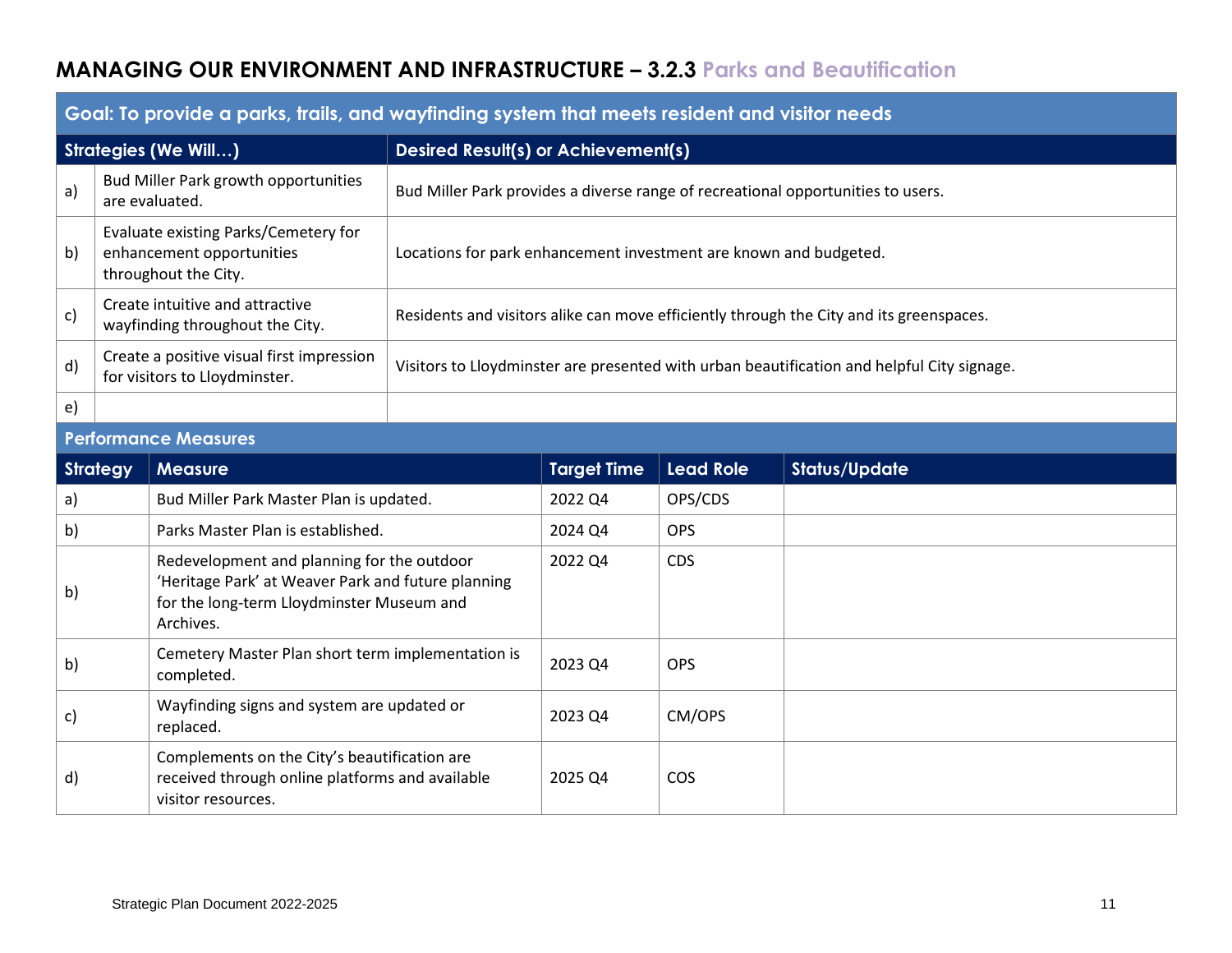# **MANAGING OUR ENVIRONMENT AND INFRASTRUCTURE – 3.2.4 Environmental Progressive**

|                                                                           | Goal: To exceed environmental regulatory requirements |                                                                                                                                     |                                                                                                                                                                             |                                                                               |                  |                      |  |
|---------------------------------------------------------------------------|-------------------------------------------------------|-------------------------------------------------------------------------------------------------------------------------------------|-----------------------------------------------------------------------------------------------------------------------------------------------------------------------------|-------------------------------------------------------------------------------|------------------|----------------------|--|
| <b>Strategies (We Will)</b><br><b>Desired Result(s) or Achievement(s)</b> |                                                       |                                                                                                                                     |                                                                                                                                                                             |                                                                               |                  |                      |  |
| a)                                                                        | initiatives.                                          | Evaluate environmentally sustainable                                                                                                |                                                                                                                                                                             | Alignment with federal and provincial funding sources and investment programs |                  |                      |  |
| Continue to provide safe water and<br>b)<br>wastewater treatment.         |                                                       |                                                                                                                                     | The Lloydminster Water Treatment Facility Plan to upgrade infrastructure to meet future City growth.<br>The new mechanical Wastewater Treatment Plant is fully operational. |                                                                               |                  |                      |  |
|                                                                           |                                                       | <b>Performance Measures</b>                                                                                                         |                                                                                                                                                                             |                                                                               |                  |                      |  |
|                                                                           | <b>Strategy</b>                                       | <b>Measure</b>                                                                                                                      |                                                                                                                                                                             | <b>Target Time</b>                                                            | <b>Lead Role</b> | <b>Status/Update</b> |  |
| a)                                                                        |                                                       | Look for opportunities to be leaders in environmental<br>management.                                                                |                                                                                                                                                                             | 2025 Q4                                                                       | <b>OPS</b>       |                      |  |
| a)                                                                        |                                                       | Development of an Environmental Sustainability Plan<br>that encompasses economic, social, cultural, and<br>environmental interests. |                                                                                                                                                                             | 2024 Q1                                                                       | <b>OPS</b>       |                      |  |
| b)                                                                        |                                                       | Water Treatment Facility completes an upgrade plan<br>to meet the current and future needs of the City.                             |                                                                                                                                                                             | 2023 Q4                                                                       | <b>OPS</b>       |                      |  |
| b)                                                                        |                                                       | The new mechanical Wastewater Treatment Facility<br>IPD project is complete, and the plant is fully<br>operational.                 |                                                                                                                                                                             | 2024 Q1                                                                       | <b>OPS</b>       |                      |  |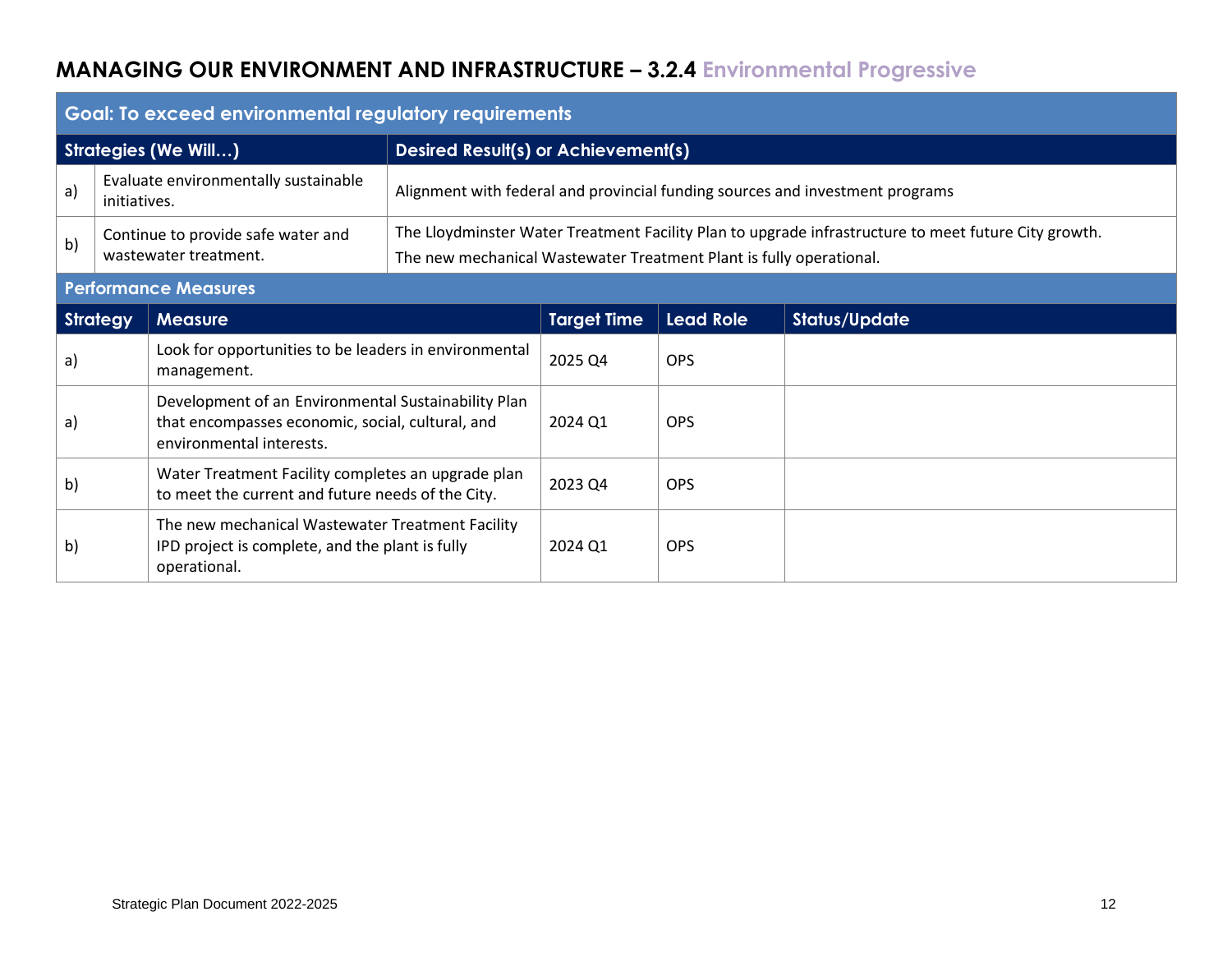# **3.3 BUILDING ECONOMIC RESILIENCE – 3.3.1 Regional Perspective**

| Goal: To build the economic resilience of the region |                                                                     |                                                                                                          |                                                                                                                                                      |                    |                  |                      |  |
|------------------------------------------------------|---------------------------------------------------------------------|----------------------------------------------------------------------------------------------------------|------------------------------------------------------------------------------------------------------------------------------------------------------|--------------------|------------------|----------------------|--|
| <b>Strategies (We Will)</b>                          |                                                                     |                                                                                                          | Desired Result(s) or Achievement(s)                                                                                                                  |                    |                  |                      |  |
| a)                                                   |                                                                     | Create a business retention strategy<br>with regional partners.                                          | The City works with regional partners such as the Chamber of Commerce, Startup Lloydminster, and<br>Community Futures to retain existing businesses. |                    |                  |                      |  |
| b)                                                   |                                                                     | Generate data that supports what the<br>region has to offer.                                             | Regional partners use the same set of resources to attract business to the most appropriate regional location.                                       |                    |                  |                      |  |
| c)                                                   |                                                                     | Build a strong regional economic<br>development initiative.                                              | New businesses become aware of the Lloydminster region and choose to locate in the region.                                                           |                    |                  |                      |  |
| <b>Performance Measures</b>                          |                                                                     |                                                                                                          |                                                                                                                                                      |                    |                  |                      |  |
| <b>Strategy</b>                                      |                                                                     | <b>Measure</b>                                                                                           |                                                                                                                                                      | <b>Target Time</b> | <b>Lead Role</b> | <b>Status/Update</b> |  |
| a)                                                   |                                                                     | A new regional marketing partnership is formalized.                                                      |                                                                                                                                                      | 2022 Q4            | CM/COS           |                      |  |
| b)                                                   |                                                                     | A regional economic development strategy dovetails<br>into the City's own economic development strategy. |                                                                                                                                                      | 2023 Q4            | <b>CM</b>        |                      |  |
| C)                                                   | The introduction of new businesses leads to increase<br>land sales. |                                                                                                          |                                                                                                                                                      | 2024 Q4            | <b>CM</b>        |                      |  |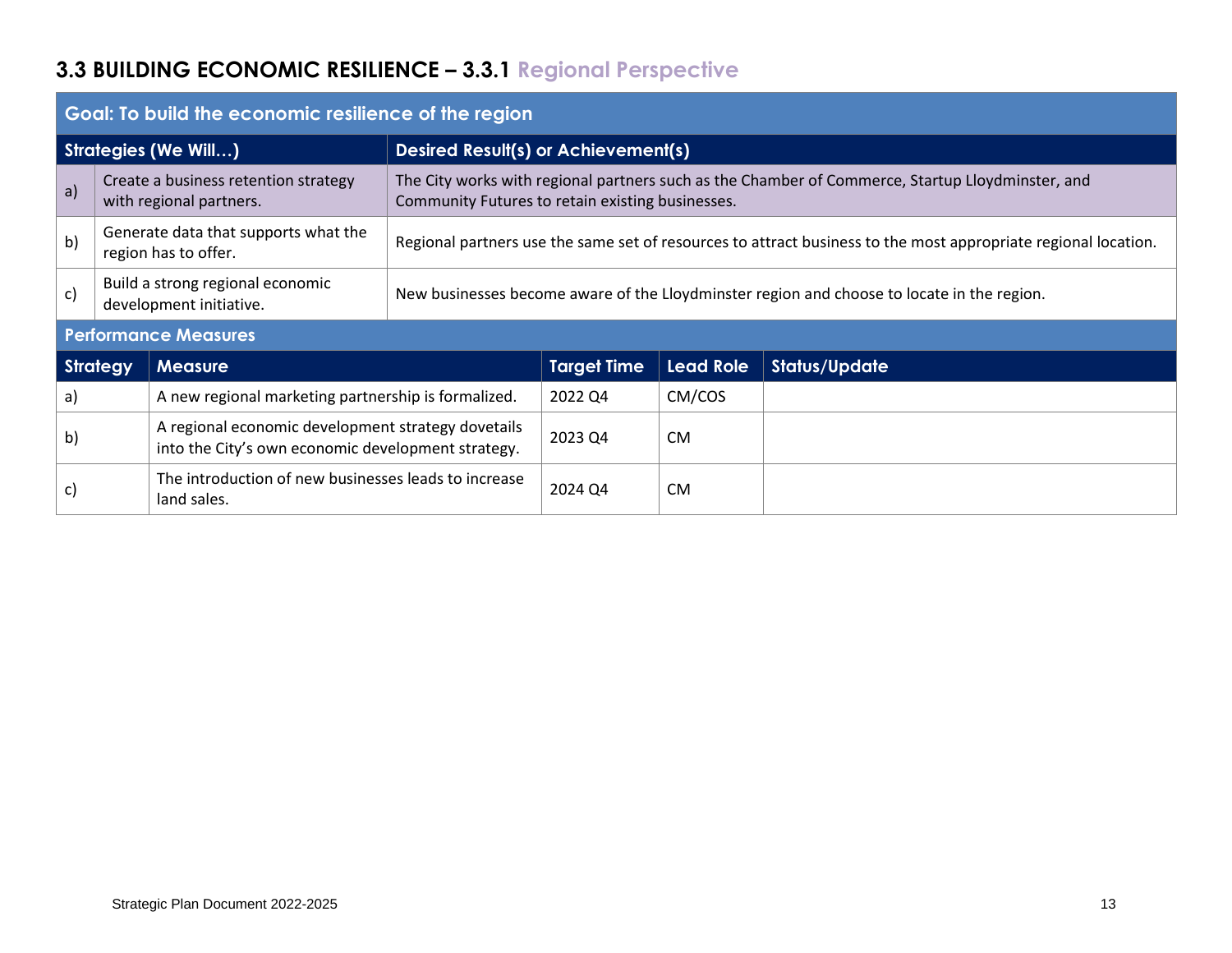## **BUILDING ECONOMIC RESILIENCE – 3.3.2 Business Attraction and Retention**

| Godi: To encourage pusinesses to move to Lloydminster                     |                                                                       |                                                                                                 |                                                                                                                                                                             |                                                                                                        |                  |                      |  |  |
|---------------------------------------------------------------------------|-----------------------------------------------------------------------|-------------------------------------------------------------------------------------------------|-----------------------------------------------------------------------------------------------------------------------------------------------------------------------------|--------------------------------------------------------------------------------------------------------|------------------|----------------------|--|--|
| <b>Strategies (We Will)</b><br><b>Desired Result(s) or Achievement(s)</b> |                                                                       |                                                                                                 |                                                                                                                                                                             |                                                                                                        |                  |                      |  |  |
| a)                                                                        | Promote the City to business leaders<br>and industry.                 |                                                                                                 | Lloydminster is seen as a group of government, Indigenous, private, and community partners supporting one<br>economy.                                                       |                                                                                                        |                  |                      |  |  |
| b)                                                                        | Focus on diversifying the Lloydminster<br>economy over the long-term. |                                                                                                 | Lloydminster benchmarks itself against comparators to determine best areas for future economic focus.<br>The City attracts and hosts events that draw visitors to the City. |                                                                                                        |                  |                      |  |  |
| c)                                                                        | Encourage citizens to support local<br>businesses.                    |                                                                                                 | Work with local business partners on a 'Think Lloyd First' strategy.                                                                                                        |                                                                                                        |                  |                      |  |  |
| d)                                                                        | Show potential businesses that<br>Lloydminster is business friendly.  |                                                                                                 | Market the City broadly.<br>Reduce barriers to business creation and growth.                                                                                                |                                                                                                        |                  |                      |  |  |
| e)                                                                        | Pursue an innovation-driven economy.                                  |                                                                                                 |                                                                                                                                                                             | Internet infrastructure allows home-based, small, and medium business to work virtually from anywhere. |                  |                      |  |  |
|                                                                           | <b>Performance Measures</b>                                           |                                                                                                 |                                                                                                                                                                             |                                                                                                        |                  |                      |  |  |
| <b>Strategy</b>                                                           |                                                                       | <b>Measure</b>                                                                                  |                                                                                                                                                                             | <b>Target Time</b>                                                                                     | <b>Lead Role</b> | <b>Status/Update</b> |  |  |
| a)                                                                        |                                                                       | Council hosts a regional partners' economic<br>development symposium.                           |                                                                                                                                                                             | 2023 Q4                                                                                                | Council/CM       |                      |  |  |
| a)                                                                        |                                                                       | Business retention program is developed and<br>implemented.                                     |                                                                                                                                                                             | 2024 Q4                                                                                                | <b>CM</b>        |                      |  |  |
| b)                                                                        |                                                                       | An annual economic benchmarking exercise is begun.                                              |                                                                                                                                                                             | 2023 Q4                                                                                                | <b>CM</b>        |                      |  |  |
| c)                                                                        |                                                                       | Local businesses report a shop local campaign is<br>successful.                                 |                                                                                                                                                                             | 2024 Q4                                                                                                | <b>CM</b>        |                      |  |  |
| d)                                                                        |                                                                       | Lloydminster is represented in at least three relevant<br>trade shows or conferences each year. |                                                                                                                                                                             | 2025 Q4                                                                                                | <b>CM</b>        |                      |  |  |
| e)                                                                        |                                                                       | All homes and businesses in Lloydminster have access<br>to reliable broadband internet service. |                                                                                                                                                                             | 2023 Q4                                                                                                | <b>CM</b>        |                      |  |  |
| e)                                                                        |                                                                       | Three new provincial or national events are attracted<br>to the region.                         |                                                                                                                                                                             | 2023 Q3                                                                                                | CDS/CM           |                      |  |  |

#### **Goal: To encourage businesses to move to Lloydminster**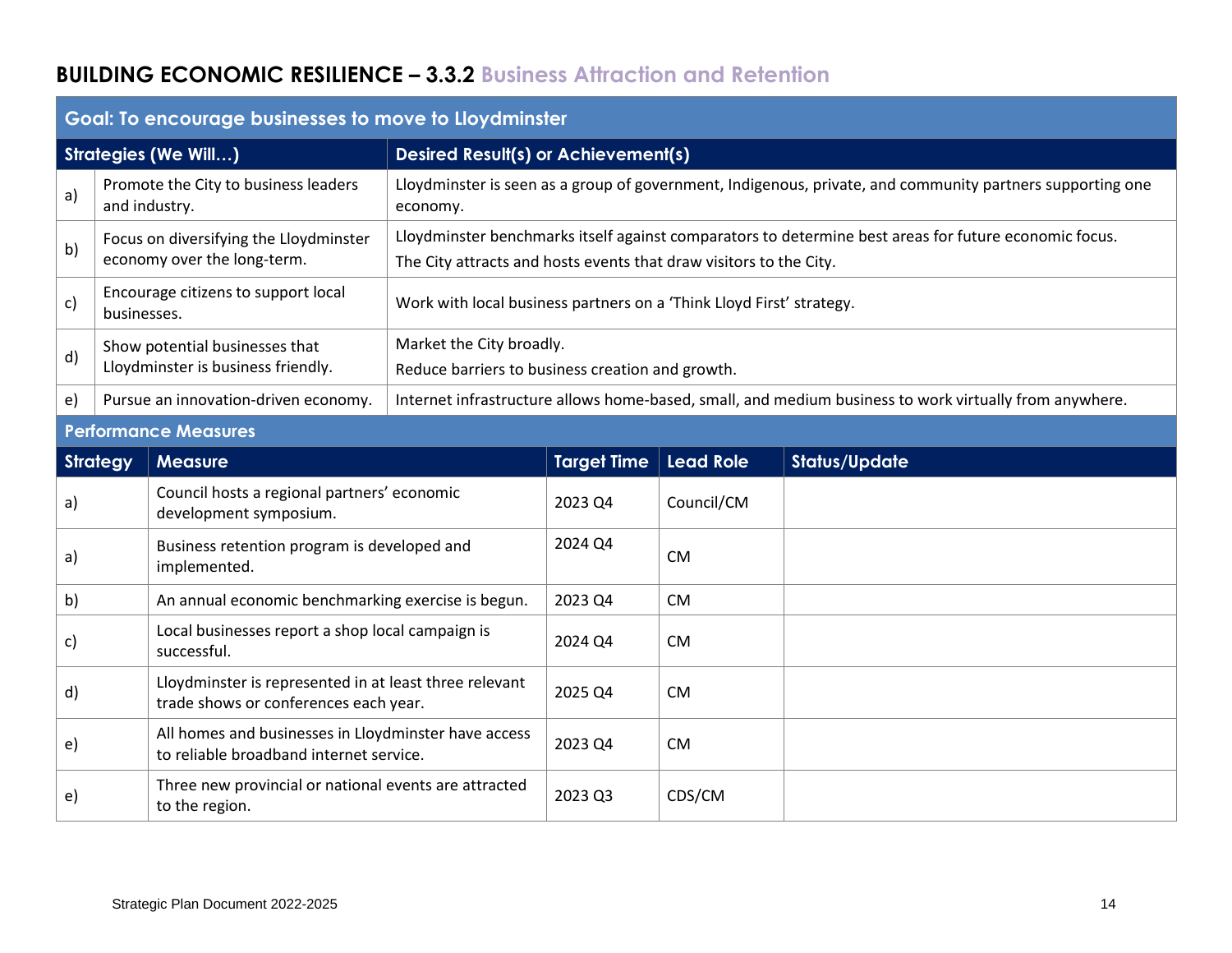## **3.4 PROVIDING A SAFE COMMUNITY – 3.4.1 Social Services**

| Goal: To build a strong sense of community |                                                                                                |                                                                                                                             |  |  |  |  |
|--------------------------------------------|------------------------------------------------------------------------------------------------|-----------------------------------------------------------------------------------------------------------------------------|--|--|--|--|
|                                            | <b>Strategies (We Will)</b>                                                                    | <b>Desired Result(s) or Achievement(s)</b>                                                                                  |  |  |  |  |
| a)                                         | Define the City's areas of responsibility<br>in the delivery of services to the<br>community.  | The City, service-delivery organizations, and citizens agree on how best to meet the social needs of citizens.              |  |  |  |  |
| b)                                         | Focus on partnerships to effectively<br>provide necessary services to a diverse<br>population. | A Social Policy Framework identifies current needs, projected needs, and how to work with community groups<br>to fill gaps. |  |  |  |  |
| c)                                         | Respond to the Truth and<br>Reconciliation Commission's Calls to<br>Action.                    | Indigenous people feel welcome in Lloydminster.                                                                             |  |  |  |  |
| d)                                         | Encourage a spirit of volunteerism that<br>encourages citizens to help fellow<br>citizens.     | Work with community groups to determine whether a volunteer network or centre is needed.                                    |  |  |  |  |
|                                            |                                                                                                |                                                                                                                             |  |  |  |  |

#### **Goal: To build a strong sense of community**

## **Performance Measures**

| <b>Strategy</b> | <b>Measure</b>                                                                                                                                               | <b>Target Time</b> | <b>Lead Role</b> | <b>Status/Update</b> |
|-----------------|--------------------------------------------------------------------------------------------------------------------------------------------------------------|--------------------|------------------|----------------------|
| a)              | Council established focus on community needs<br>through the development of a social needs<br>assessment and the development of a social policy<br>framework. | 2022 Q4            | <b>CDS</b>       |                      |
| b)              | Council facilitates an annual consultation on<br>community needs.                                                                                            | 2023 Q4            | Council/CM       |                      |
| b)              | All residents feel included in the community and that<br>their diversity is valued.                                                                          | 2025 Q4            | <b>CDS</b>       |                      |
| C)              | Indigenous people feel meaningfully engaged in life in<br>Lloydminster.                                                                                      | 2024 Q4            | <b>CDS</b>       |                      |
| $\mathsf{d}$    | Council decides on next steps in formalizing a virtual<br>and/or real volunteer centre.                                                                      | 2024 Q4            | <b>CDS</b>       |                      |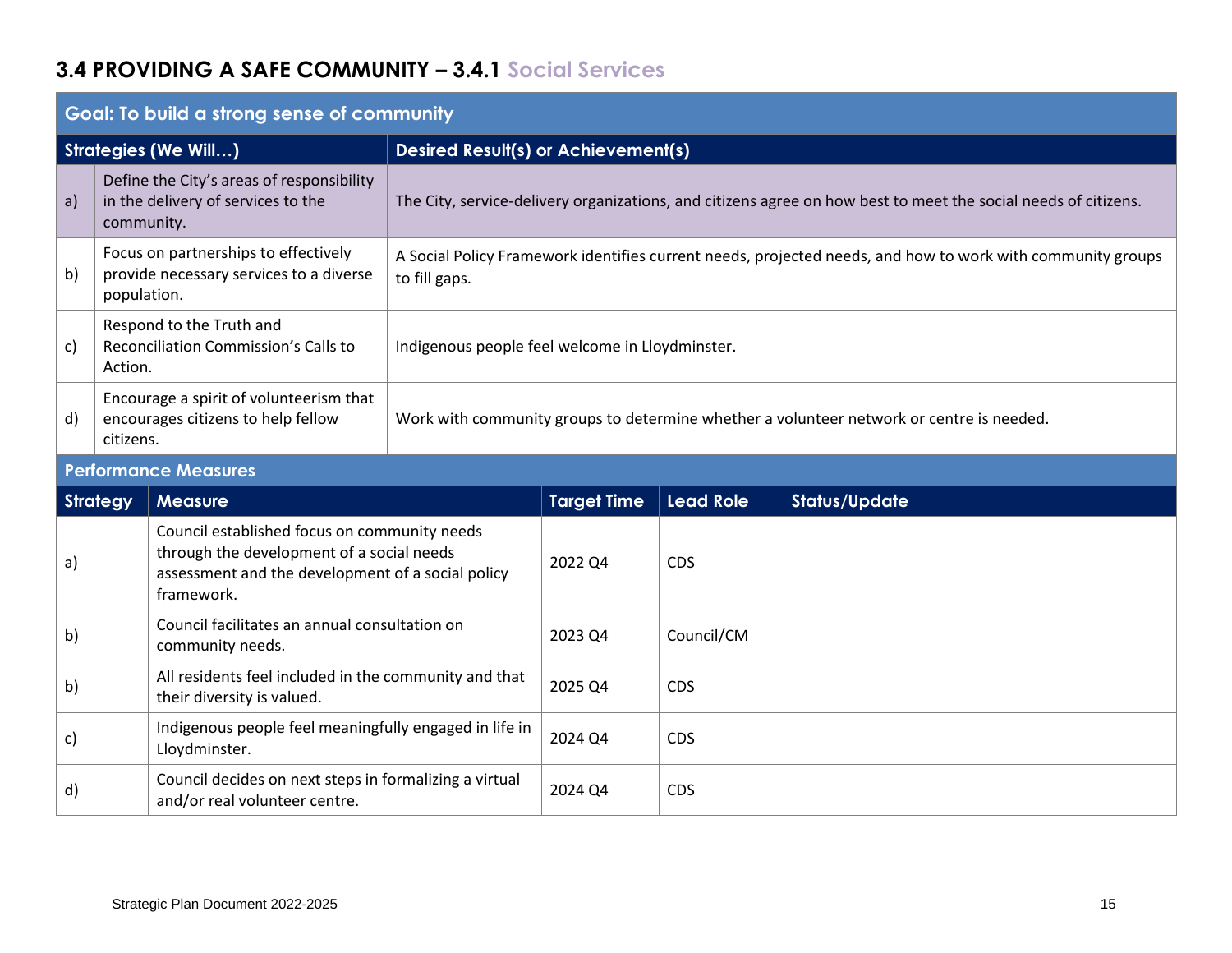# **PROVIDING A SAFE COMMUNITY – 3.4.2 Community Safety**

| Godi. To provide a community where people leef sale and die sale.                   |                                                                                                          |                                                                                                                                                                                                                                                                      |                                                                                       |                  |                      |  |  |
|-------------------------------------------------------------------------------------|----------------------------------------------------------------------------------------------------------|----------------------------------------------------------------------------------------------------------------------------------------------------------------------------------------------------------------------------------------------------------------------|---------------------------------------------------------------------------------------|------------------|----------------------|--|--|
|                                                                                     |                                                                                                          | <b>Desired Result(s) or Achievement(s)</b>                                                                                                                                                                                                                           |                                                                                       |                  |                      |  |  |
| level.                                                                              |                                                                                                          | Residents report a sense of belonging, support, and connection in their neighbourhoods.                                                                                                                                                                              |                                                                                       |                  |                      |  |  |
| Explore how best to respond to<br>b)<br>emergencies from a regional<br>perspective. |                                                                                                          | Joint emergency management exercises provide confidence that incidents can be appropriately responded to<br>regionally.<br>Centralization of emergency management services under municipal control is explored.                                                      |                                                                                       |                  |                      |  |  |
|                                                                                     |                                                                                                          | Funding from both Alberta and Saskatchewan governments allows for appropriate policing service levels.                                                                                                                                                               |                                                                                       |                  |                      |  |  |
|                                                                                     |                                                                                                          | The minimum amount of personal injury and property damage is experienced by Lloydminster citizens and<br>businesses.                                                                                                                                                 |                                                                                       |                  |                      |  |  |
|                                                                                     |                                                                                                          |                                                                                                                                                                                                                                                                      |                                                                                       |                  |                      |  |  |
| <b>Strategy</b>                                                                     | <b>Measure</b>                                                                                           |                                                                                                                                                                                                                                                                      | <b>Target Time</b>                                                                    | <b>Lead Role</b> | <b>Status/Update</b> |  |  |
|                                                                                     |                                                                                                          |                                                                                                                                                                                                                                                                      | 2022 Q4                                                                               | CDS/Clerk        |                      |  |  |
|                                                                                     | <b>Emergency Management Memorandums of</b><br>Understanding (MOUs) are signed with regional<br>partners. |                                                                                                                                                                                                                                                                      | 2023 Q2                                                                               | Clerk            |                      |  |  |
|                                                                                     | The RCMP funding agreement is fully funded by both<br>provincial partners.                               |                                                                                                                                                                                                                                                                      | 2024 Q4                                                                               | Clerk            |                      |  |  |
|                                                                                     | Citizens are very satisfied or satisfied with the<br>response to City-controlled emergency services. *   |                                                                                                                                                                                                                                                                      | 2025 Q4                                                                               | Clerk/COS        |                      |  |  |
|                                                                                     |                                                                                                          | <b>Strategies (We Will)</b><br>Build and support community<br>connections at the neighbourhood<br>Equitable funding for police services.<br><b>Ensure that Lloydminster Emergency</b><br>Services meet the needs of the<br>community.<br><b>Performance Measures</b> | The Neighbourhood Connector program initiative is<br>incorporated into City programs. |                  |                      |  |  |

**Goal: To provide a community where people feel safe and are safe.**

\**This result relies on the administration of regular citizen and staff satisfaction surveys.*